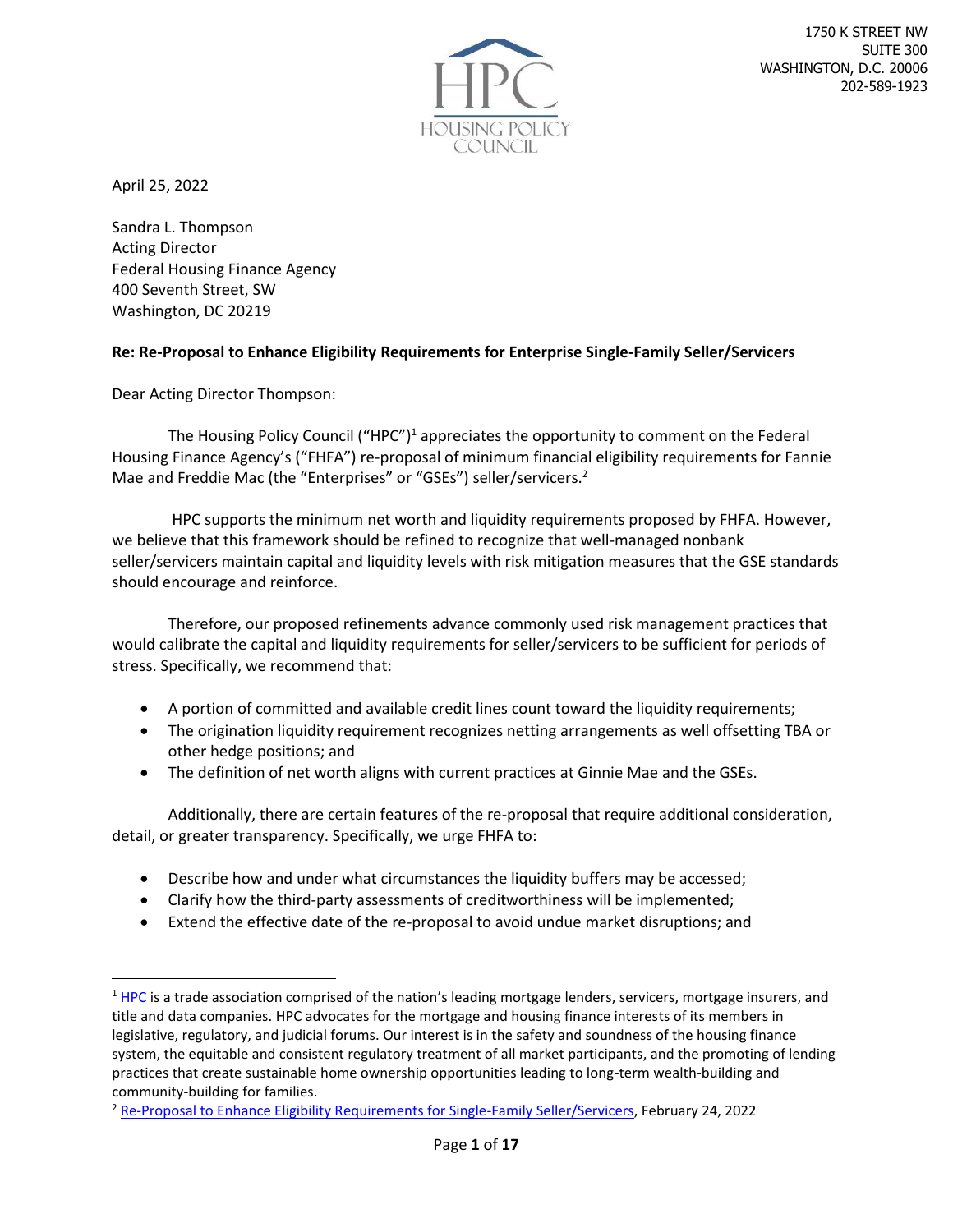• Determine that operating subsidiaries of banks that are part of a holding company structure be treated as banks for purposes of the eligibility requirements.

Our comments on the re-proposal are divided into four sections. In Section I, we provide some general observations upon which our comments and recommendations are based. In Section II we present and explain our recommended refinements to the re-proposal. Section III discusses those features of the re-proposal that require additional detail or more transparency. Section IV is a conclusion.

## **I. General Observations**

Counterparty risk management is critical to the health and well-being of the housing market. In the case of bank seller/servicers, counterparty risk is addressed, in part, through extensive prudential standards imposed by bank regulators. FHFA's proposed net worth and liquidity requirements represent an analogous set of standards for nonbank seller/servicers that are counterparties to the Enterprises. However, since FHFA is not the prudential regulator of these nonbank seller/servicers, the standards must be tailored to reflect that the Enterprises will implement them through their Selling and Servicing Guides. These will be counterparty standards that the Enterprises will manage as part of their business operations.

Bank regulators have tailored prudential standards for banks according to the size and complexity of a bank. FHFA has proposed a similar approach for nonbank seller/servicers, recognizing the wide array of sizes and complexity among nonbank seller/servicers. The proposal addresses these differences by setting minimum standards for stability and adding requirements for large seller/servicers.

We believe that the re-proposal should be fine-tuned to encourage the continued use of existing liquidity risk management practices. Our proposed refinements do not focus on the percentage requirements for capital and liquidity, but on how those requirements are satisfied. Most importantly, HPC members believe that available capacity under committed lines of credit should receive consideration as a source of liquidity based on the terms of these lines. This may require additional reporting though the Mortgage Bankers' Financial Reporting Form.

We believe our proposed refinements are consistent with FHFA's goals, aligned with prudent business practices, and would promote necessary market stability in times of stress. Whatever the new requirements turn out to be, a well-managed nonbank seller/servicer will want to exceed the final net worth and liquidity requirements by a healthy margin to avoid failing any of these requirements. FHFA calibrated the proposed requirements based upon past stressful events. As a result, nonbank seller/servicers will be assured to have not only the capital and liquidity necessary to have managed those past events, but also, practically speaking, to operate with even higher levels of capital and liquidity as added buffers above the minimums.

# **II. Recommended Changes to the Re-Proposal**

# A. Committed and Available Credit Lines Should be Permitted to Meet Liquidity Requirements

Commercial banks face rigorous liquidity requirements, and it is reasonable for FHFA to expect that nonbank seller/servicers that are Enterprise counterparties also meet appropriate liquidity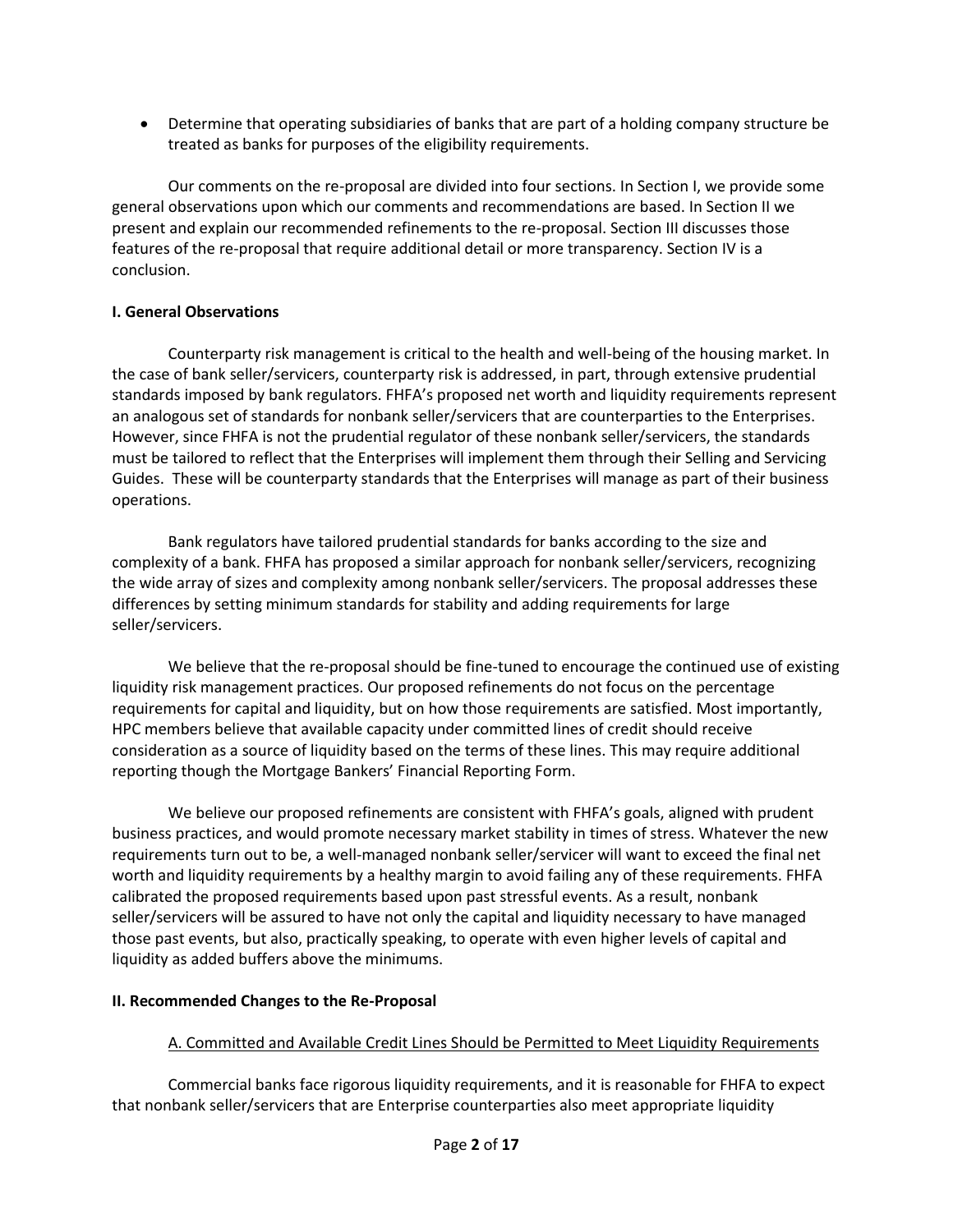standards. The liquidity requirements for nonbank seller/servicers should reflect the commercial options available to meet the organization's origination, servicing, and operational obligations even in times of severe market illiquidity.

As a general matter, nonbank seller/servicers have three broad liquidity sources available:

- 1. Cash and cash equivalents held on balance sheet;
- 2. Liquidity commitments and resources available from a corporate parent; and
- 3. Lines of credit from commercial banks or other finance companies, often collateralized by the seller/servicers' assets.

Cash and cash equivalents are the surest source of liquidity and appropriately form the foundation of any prudent liquidity plan. However, since such assets have little economic return, a prudent corporate treasurer will hold a certain amount of cash for short-term risk-adjusted needs and will deploy excess cash to short-term investments or to deleverage lines of credit. A prudent treasurer also will source other liquidity backstops to ensure there is adequate long-term liquidity to manage both normal and stressful environments.

Some nonbank seller/servicers are owned by larger corporate organizations with liquidity sources that can be pledged or committed to the seller/servicer. <sup>3</sup> Also, some banks organize their mortgage operations within a subsidiary of the bank, not the bank itself. Since bank holding companies are required to provide financial support to their subsidiaries, HPC requests that FHFA determine that such subsidiaries would be treated as a bank for purposes of this proposal (see Attachment A for greater detail). Generally speaking, entities under consolidated supervision are treated as banks. All these liquidity options must be evaluated against a set of standards that ensures their availability in times of stress and are reasonable for the Enterprises to oversee as part of their counterparty risk management activities.

Access to credit markets can to an extent serve as a commercial alternative to holding liquid assets. Typically, commercial banks or finance companies provide lines of credit that allow a nonbank seller/servicer to borrow funds to support ongoing business operations. In the case of asset-based lending agreements, collateral is pledged to the lender as security for the financing and the value of the collateral is subject to a "haircut," which varies based on the characteristics of the collateral and the nature of the risk. The line of credit provides financing to the nonbank seller/servicer that may be drawn on as needed. The amount of activity that may be financed on these lines of credit will vary based on increases or decreases in the business activity of the seller/servicer as well as the volume and value of the collateral.

A key concern with the re-proposal is that the substantially increased liquidity requirements are imposed without recognition of the notable March 2021 changes to the GSE Selling and Servicing Guides. Those adjustments, in tandem with this re-proposal, exclude unused/available portions of committed lines of credit from counting as liquidity available to meet the new, heightened requirements. This exclusion does not recognize the use of committed liquidity sources as a common liquidity risk management practice. Without giving due consideration to these liquidity sources, the re-

<sup>&</sup>lt;sup>3</sup> The liquidity information currently provided to the Enterprises by large nonbanks reflects and highlights these additional resources.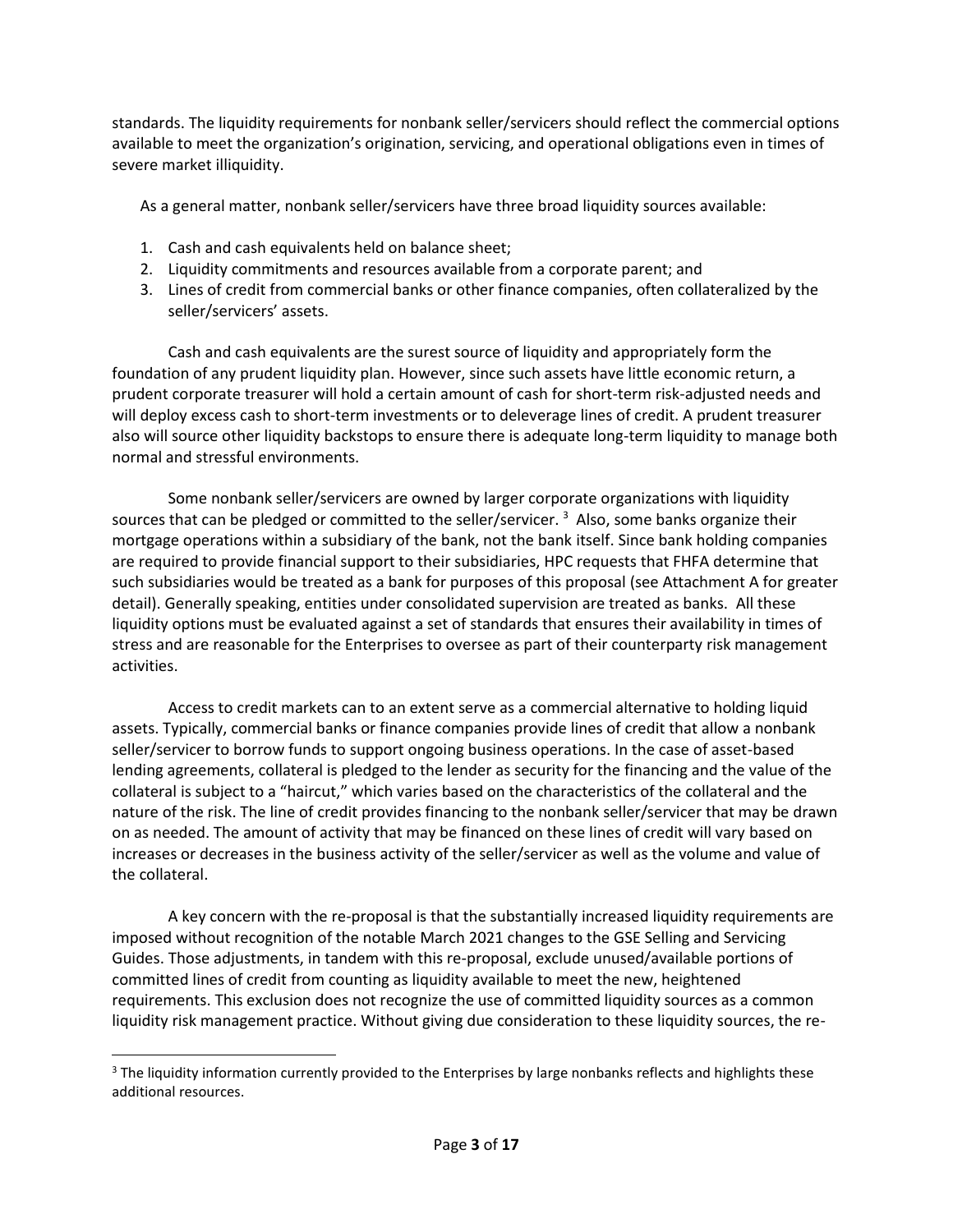proposal could result in an overly conservative increase in required cash and equivalents, an economic cost to nonbank seller/servicers.

Committed lines are subject to contracts that set forth the borrowing terms and include covenants that establish the nonbank seller/servicers' responsibilities to maintain capital, liquidity, and other performance obligations. Nonbanks pay fees to lenders to have these secured lines, a fee which depends, among other things, on the financial profile and performance of the nonbank seller/servicer and the type of collateralized assets.

Commercial banks are required to hold liquidity, capital, and reserves against their outstanding commitments and must report these commitments to regulators as part of their capital and stress testing framework. A bank will honor a commitment, subject to the contractual terms and covenants set forth in the legal agreements. Given these factors, HPC urges FHFA to count a portion of a seller/servicers' committed but unused/available credit lines toward the proposed liquidity requirements, taking into consideration the contractual terms governing the commitment and how they are maintained in stressful scenarios.

Nonbanks also may have uncommitted capacity (either collateralized or not). For such lines of credit, the lender has the right to decide to allow or disallow the funding. For this reason, HPC agrees that uncommitted lines, whether asset-based or not, should not count as available liquidity even though they could reasonably be part of a nonbank's liquidity management program.

# *Description of Committed Lines of Credit*

Not all lines of credit are the same. In simple terms, there are two categories of *committed* lines – asset-based credit lines and credit lines that are not asset-based. Obtaining a committed line of credit, whether collateralized or not, requires demonstrable counterparty strength. The lender will carefully review the operations and financial soundness of the nonbank seller/servicer. For purposes of the liquidity requirements in the re-proposal, we recommend that only *committed* lines count toward the requirements, whether asset-based or not asset-based.

Asset-based lines of credit provide financing at levels that reflect the value and volume of the assets pledged, which will vary over the term of the line. The capacity on the line is the lesser of the contractual limit of the commitment or the value of pledged assets reduced by the applicable haircut and the amount already drawn on the line. Based on the terms of the committed line, this amount is immediately available liquidity.

Asset-based lines of credit may be based upon existing or future collateral. In a committed collateralized line, the pledged assets may include Mortgage Servicing Rights (MSRs), Loans, Early Buyouts (EBOs), and Servicing Advances. The bank or finance company will evaluate the collateral quality and place a limit (haircut) on how much of the asset value it is willing to lend against. The haircut will vary based on the credit risk and price volatility of the asset, covenants, duration, and market conditions.

Creditors recognize variations in risk across different asset types. For example, MSR values are more volatile than servicing advances. MSRs are subject to mark-to-market adjustments in value that may move significantly during times of economic disruption. As a result, MSRs are subject to larger haircuts than other assets typically pledged. In contrast, a servicing advance is an account receivable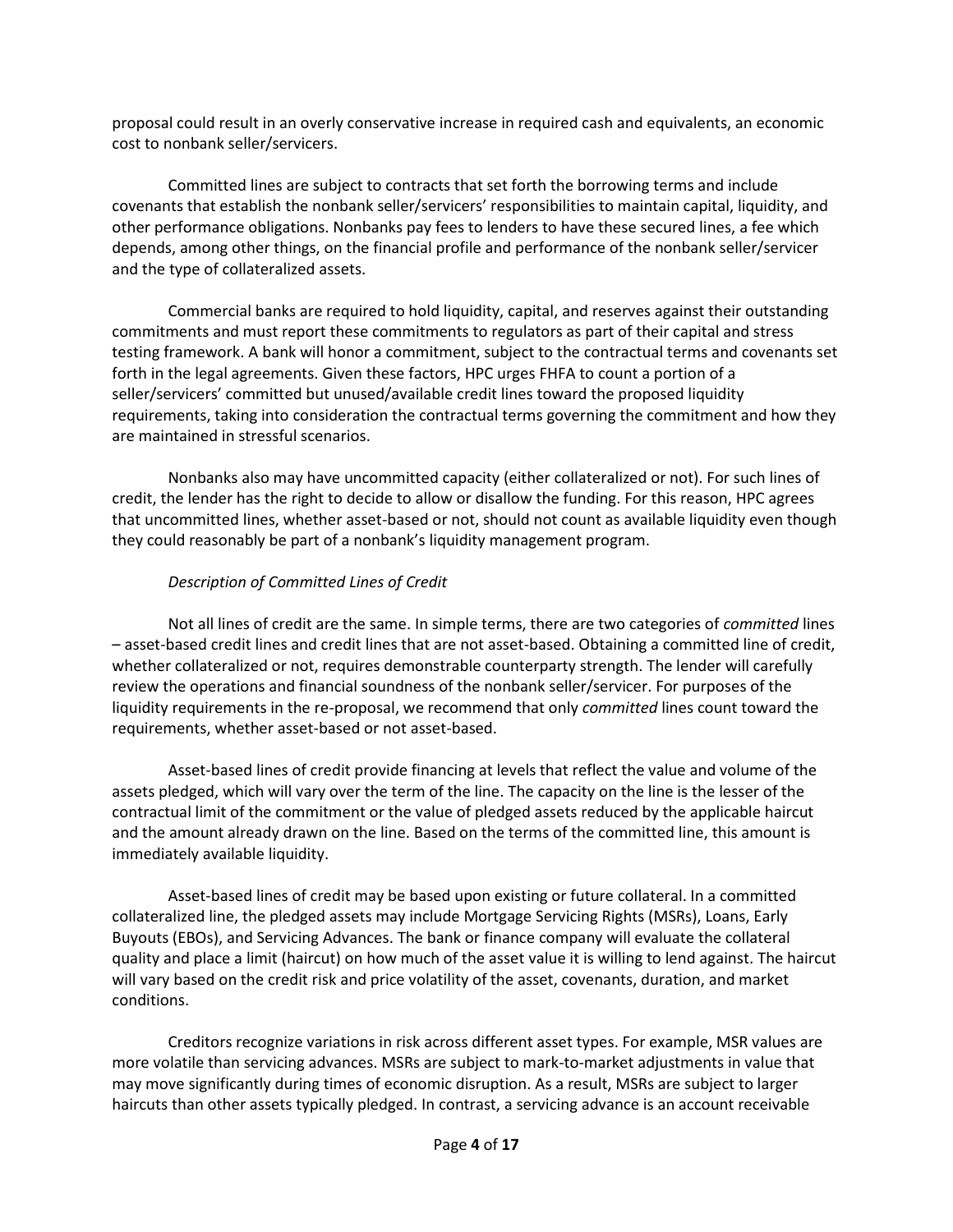from a government agency or a GSE and thus is not subject to the price volatility or credit uncertainty of MSRs, even in stressful environments.

HPC recognizes that FHFA is concerned with the resiliency of lines of credit in times of severe stress. HPC also recognizes that lenders extending committed lines of credit take precautions to protect themselves, including the covenants and other contractual terms governing a particular credit line. It should also be noted that the Enterprises themselves influence the reliability of certain assets as collateral. In particular, the ability of the Enterprises to seize and transfer MSRs affects how lenders perceive lending against that asset. Despite these limitations, MSRs are used as collateral on committed lines of credit and thus warrant consideration by FHFA in determining available liquidity.

Once accounting for the reliability of the commitment and the quality of the asset, the undrawn available capacity of asset-based committed lines should count towards immediate liquidity because the conditions required to draw these funds have been met and cannot be repealed. All things being equal, that capacity will increase (decrease) as the collateral values increase (decrease).

Available capacity on a committed asset-based line also changes as assets change. For example, if delinquencies require new servicing advances, the servicer could pledge those advances receivables and draw on the credit line to receive cash. This arrangement serves as a risk mitigant if the committed liquidity is available for an appropriate period of time, as the need (e.g., new servicing advances receivables) materializes. That feature means that committed servicing advance lines prepare a servicer with the financing needed to fund future advances if mortgage delinquencies rise. This aligns well with FHFA's proposed base liquidity standard, which is a function of the type of mortgage and the remittance schedule (riskier mortgages and mortgages with heightened advancing requirements face a higher base liquidity charge.)

In contrast to an asset-based credit line, non-asset-based lines do not require a pledge of assets to serve as security for the financing. These lines are underwritten on the general credit worthiness of the institution or are based on a guarantee by a parent or related company. Covenants in the credit line agreement govern the terms and conditions of lending and the undrawn portion of such committed lines may be drawn at any time subject to those terms.

In summary, a committed line of credit is available to be drawn as needed and may not be withheld so long as the terms of the contract are satisfied. As already noted, the amount of credit available is set in the contract and limited by the volume and value (with haircut) of the pledged collateral.

Excluding committed but unused credit lines as part of a servicer's liquidity resources effectively discourages the prudent practice of prepositioning liquidity sources before such sources are needed. By excluding these lines as liquidity resources, nonbank seller/servicers will need to weigh drawing on such lines when not needed or foregoing the expense of such commitments altogether. In certain economic cycles, it is far more economically advantageous for a nonbank to maintain a lower draw on these lines than to deploy the cash in deposits or other eligible short-term instruments. In fact, drawing on a line of credit just to create cash on a balance sheet, rather than waiting to draw when needed, increases the nonbank seller/servicer's balance sheet and their leverage.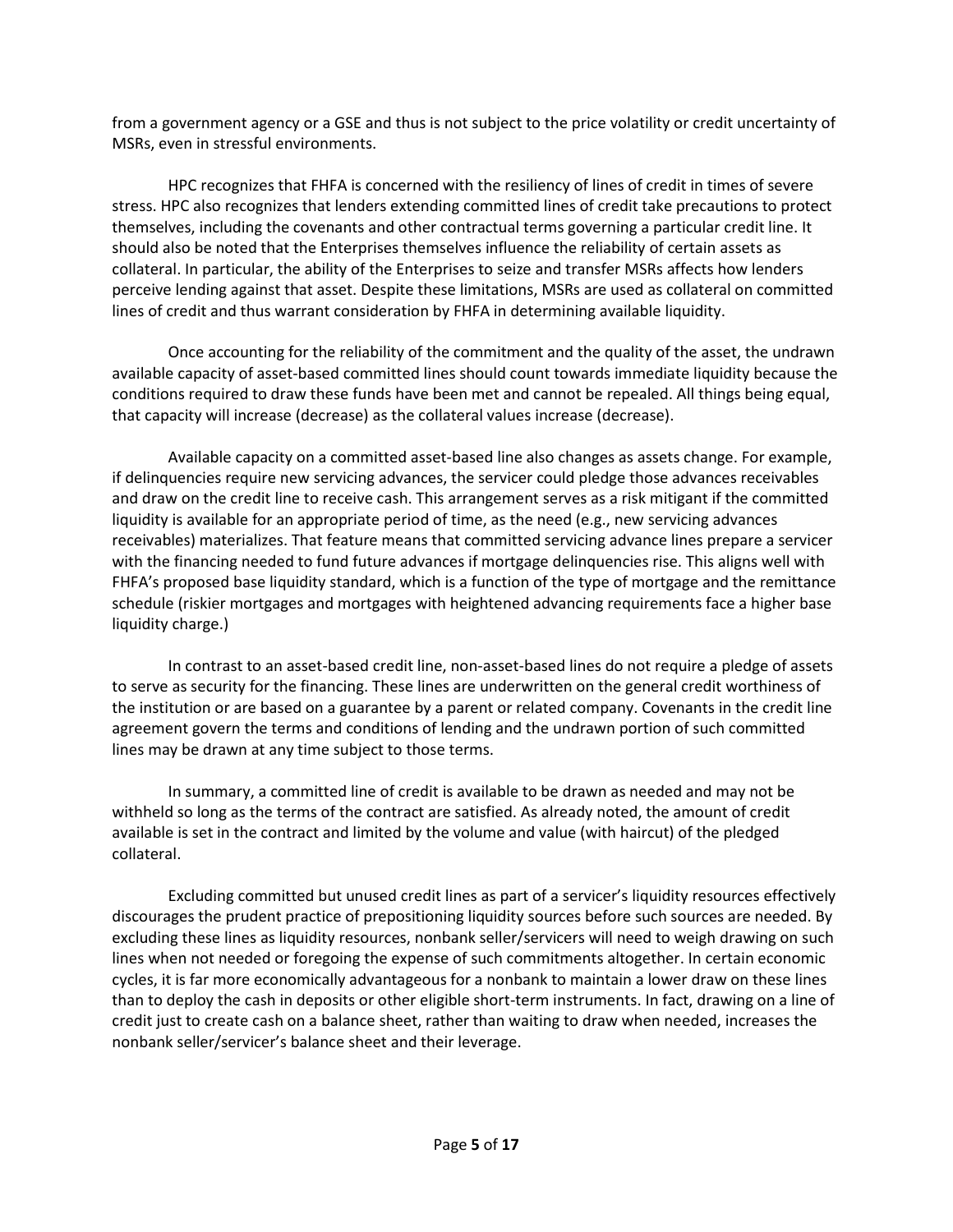#### *Committed Lines of Credit Align Incentives Across Servicers, Lenders, and the GSEs*

An important characteristic of financial regulation is incentive alignment. Regulators often rely on an alignment of interest between parties to design rules that provide complementary enforcement. In financial services, regulations often leverage counterparty relationships and agreements to motivate prudent risk management practices by regulated entities. HPC believes that recognizing some portion of committed lines of credit for purposes of nonbank seller/servicers liquidity requirements aligns incentives for the nonbanks, lenders, and the Enterprises.

To be clear, HPC is not saying that banks and other institutions that extend credit lines to nonbank seller/servicers assume any regulatory responsibility over those nonbanks. The point is simply that the lenders' financial interests in the integrity of the arrangement align with those of the Enterprises.

A commercial bank or finance company with a contractual commitment to advance funds to a nonbank seller/servicer has direct exposure to that nonbank's capital adequacy and liquidity risk management. Thus, the lender will carefully examine the financial condition, financial risk management practices, and asset quality of the nonbank in setting the terms of any line of credit commitment. That is, the lender will assess its counterparty risk under the commitment. The lender also will price that risk accordingly, making the commitment more expensive for a riskier counterparty or a riskier set of assets. In sum, the lender has a direct interest in the condition of the nonbank seller/servicer. Moreover, the lender will continually monitor the performance of the nonbank seller/servicer, which provides an extra layer of oversight throughout the term of the commitment that complements oversight by the Enterprises.

Contract terms will include covenants that specify the responsibility of the nonbank seller/servicer to remain in good standing. Covenants may relate to the net worth and liquidity position of the firm and a breach of such covenants may trigger financial penalties. Often, such covenants are written to align with regulatory requirements, such as liquidity or net worth requirements that Ginnie Mae or the Enterprises or a state regulator may impose. Importantly, historic experience shows that covenant violations have seldom resulted in a curtailment of the line. Instead, violations made it harder for nonbank seller/servicers to renew the line on the same terms and may result in other financial penalties. This approach to managing and pricing for risk is basic market discipline and it aligns with the interests of the Enterprises.

## *Banking Regulations Address the Risk of Credit Lines*

The Federal banking agencies have issued regulations that address the reliability of credit lines. These regulations include a requirement that a bank hold capital against the unused portion of a committed credit line,<sup>4</sup> a requirement that a bank reserve for potential losses related to a credit line,<sup>5</sup>

<sup>4</sup> Under current risk-based capital requirements, a bank must hold capital against off-balance sheet items based upon a credit conversion factor of either 20 percent or 50 percent depending on the maturity of the credit line and the bank's ability to cancel the credit line. See 12 C.F.R. § 324.33.

<sup>5</sup> Under the Current Expected Credit Losses (CECL) accounting standard, banks must estimate expected losses over the life of the facility and then hold a reserve against the expected losses. Se[e ASU 1016-3 and FAQ No. 9](https://www.federalreserve.gov/supervisionreg/topics/faq-new-accounting-standards-on-financial-instruments-credit-losses.htm) on CECL issued by the federal banking agencies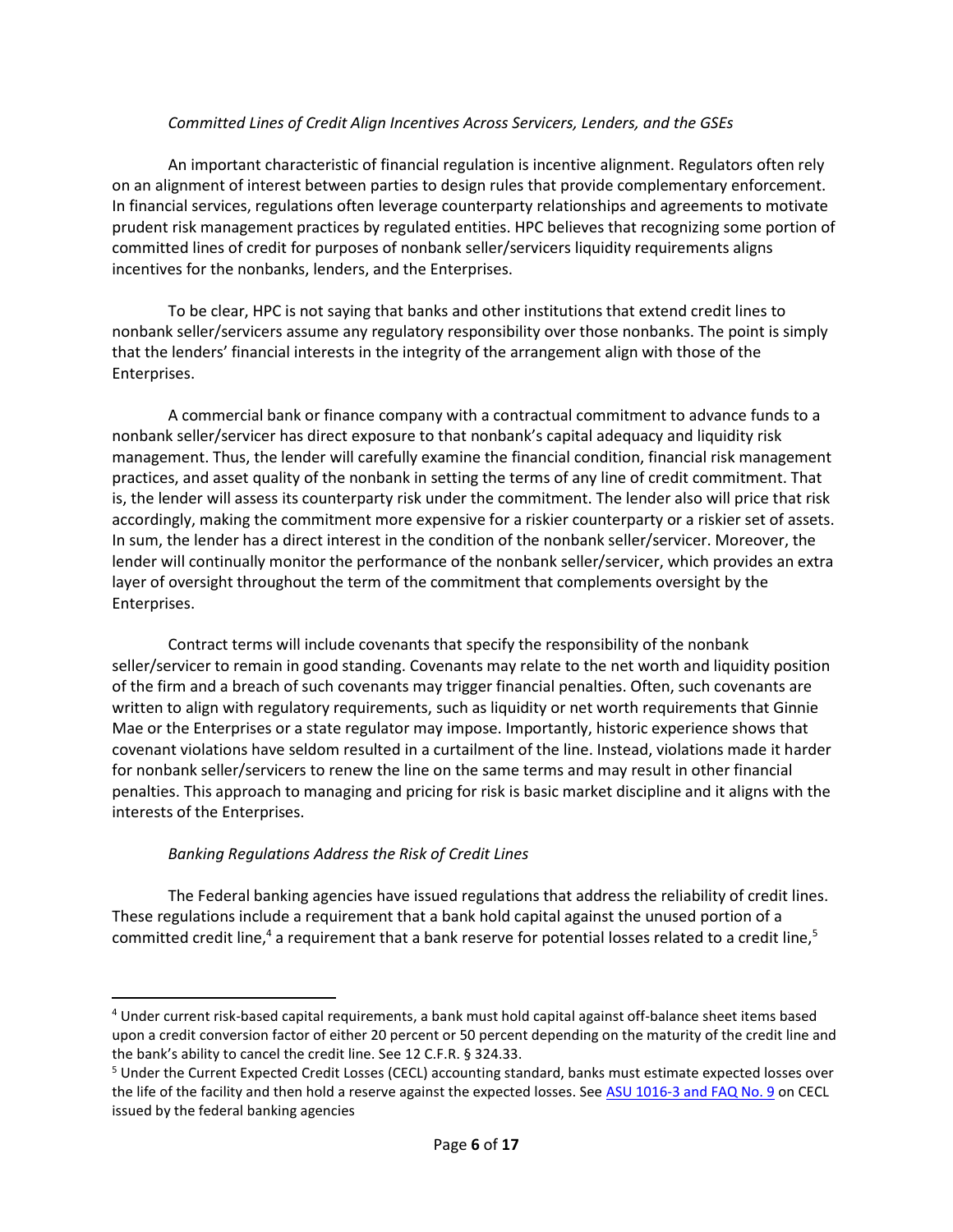and a requirement that a bank have sufficient liquid assets to fund the unused portion of a credit line over a 30-day period.<sup>6</sup>

Collectively, these regulations encourage a bank to carefully manage its counterparty risk exposure when extending a line of credit and to have the capacity to fulfill its obligation under the line of credit even in stressful market conditions.

This regulatory framework does not dictate how an individual bank will act with respect to a given counterparty in all circumstances. Rather, it reflects a bank regulatory regime designed around the premise that banks themselves should have sufficient capital and liquidity, even under stress, to honor their commitments to extend credit when contractual conditions have been met.

Furthermore, in times of economic stress or market volatility, the Federal Reserve Board may liberalize cash availability to the banking system so banks can provide needed liquidity to other market participants. Committed lines of credit provided by banks are a pre-arranged vehicle for fulfilling this outcome.<sup>7</sup> Therefore, HPC believes that counting committed but unused credit lines toward the liquidity requirements for nonbanks is consistent with the goal of federal banking regulations.

### *Studies on the Availability of Credit Facilities in Periods of Stress*

Studies demonstrate that credit facilities can be a reliable source of liquidity, even in periods of economic stress.<sup>8</sup> One study by Federal Reserve Board economists found that the availability of credit facilities for nonfinancial businesses was not significantly reduced on average from 2007 to 2009 (from 90 percent to 86 percent).<sup>9</sup> Another study by Moody's Analytics of 2002-2011 found that approximately six percent of firms with a line of credit were in violation of a credit line covenant each year, and this frequency did not increase significantly during the financial crisis.<sup>10</sup> Yet, this study found that less than one in five violations resulted in a total or partial cancellation of the credit line. Instead, the most common way for banks to restrict access to credit lines was by tightening the terms of the contract when the commitment renewed, using interest rate increases, new haircuts on asset pledges, and shorter maturities on the credit line.

<sup>&</sup>lt;sup>6</sup> Federal regulations assume different percentage outflow amounts on credit lines over a 30-day period depending on the counter party and the purpose of the line (i.e., operational purpose of liquidity purpose). See 12 C.F.R. § 249.32.

<sup>7</sup> Viral Acharya, Heitor Almeida, Filippo Ippolito and Ander Perez, *Bank Lines of Credit as Contingent Liquidity: A Study of Covenant Violations and Their Implications*, Working Paper Series No. 1702, European Central Bank, August 2014 ("Our paper highlights the importance of the liquidity insurance provided by banks through credit lines for the real economy, especially in times of low aggregate liquidity.")

<sup>8</sup> Daniel L. Greenwald, John Krainer, and Pascal Paul. 2021, *The Credit Line Channel,* Federal Reserve Bank of San Francisco Working Paper 2020-26, November 2021[. https://doi.org/10.24148/wp2020-26](https://doi.org/10.24148/wp2020-26)

<sup>9</sup> Jose M. Berrospide and Ralf R. Meisenzahl, *The Real Effects of Credit Line Drawdowns*, Finance and Economic Discussion Series 2015-007, Board of Governors of the Federal Reserve System, February 2015.

<sup>10</sup> Dr. Janet Zhao and Lucia Yang, *Usage and Exposures at Default of Corporate Credit Lines – An Empirical Study*, Moody's Analytics, September 2019.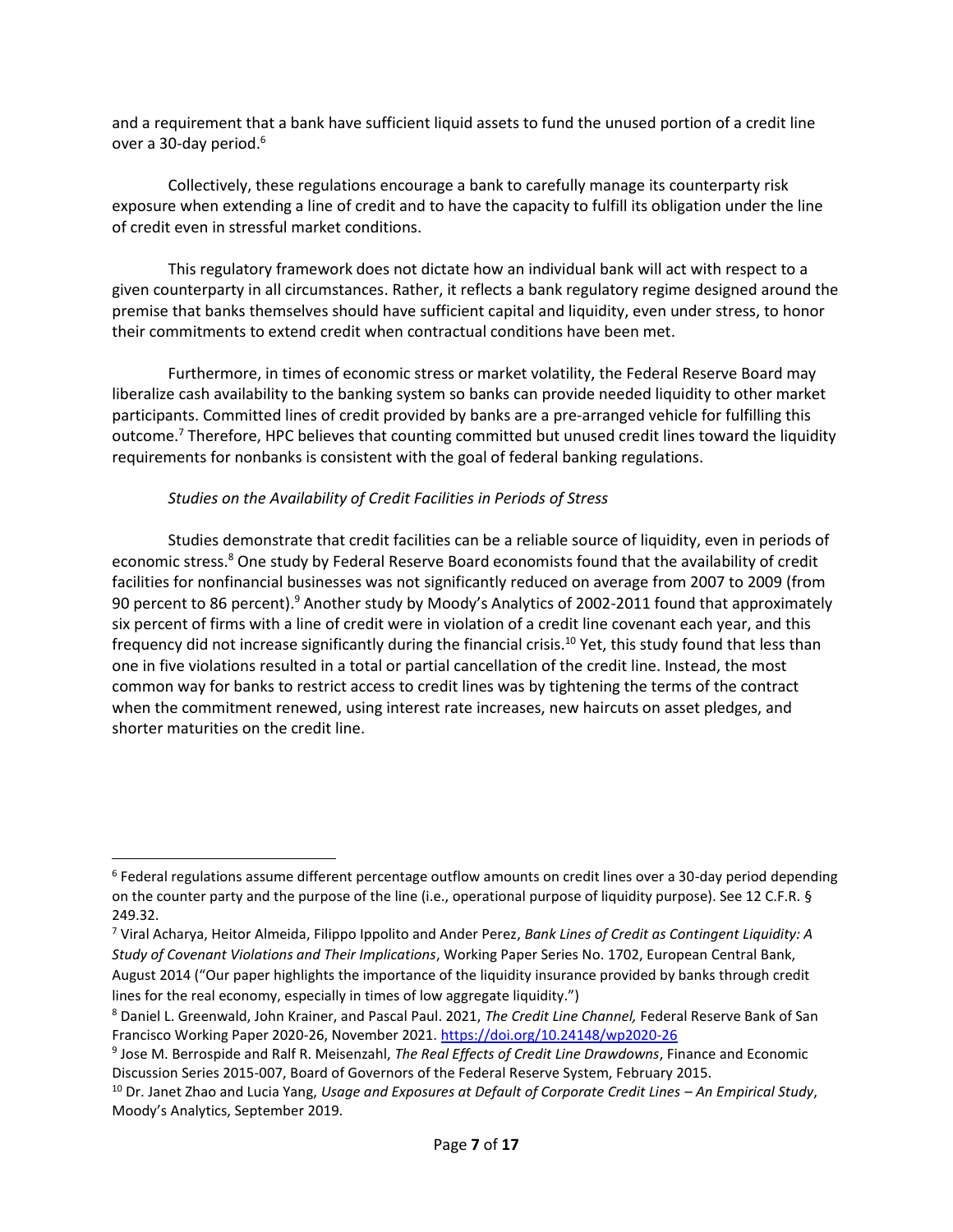A recent Federal Reserve Board research note describes the trend since the 2014 establishment of the bank liquidity coverage ratio (LCR) for bank credit lines to replace liquid assets for nonbank financial institutions.<sup>11</sup>

Collectively, these studies lend support for FHFA to include some of the unused portion of committed credit facilities as counting toward the liquidity requirement for nonbank mortgage seller/servicers.

#### *Committed Credit Lines Performed in Spring 2020*

The early weeks of the COVID-19 national emergency presented system-wide uncertainty.<sup>12</sup> The broad economic shutdown combined with a legislated mandate that seller/servicers grant borrowers up to 12 months of payment forbearance introduced a unique liquidity demand. The system-wide need for liquidity was particularly acute for nonbank seller/servicers that manage the bulk of the affected mortgages.<sup>13</sup>

Initial alarm that this situation could create an untenable liquidity squeeze subsided when a confluence of factors averted meaningful liquidity stress among nonbank seller/servicers. Of note, actions by the Federal Reserve generated an unexpected volume of lending activity, which helped to avert a significant stress event. In this environment, HPC's nonbank seller/servicer members found that their committed liquidity lines performed as expected and they were able to draw on them during this period. All seven of HPC's nonbank seller/servicers report that they maintained and were able to *expand* their committed lines of credit in the spring of 2020. Similarly, HPC bank members report honoring all such committed lines except when the seller/servicer lacked the required collateral (a circumstance limited to advance lines of certain smaller nonbank seller/servicers).

Market observations and research also found the same result. For example, a researcher at the Federal Reserve Bank of Cleveland noted that "There was also relatively little action in terms of cancellation of warehouse lines of credit.<sup>14</sup> In this same article, the author notes that some outside observers had been concerned that banks "could potentially shut off these lines of credit" in the event of a systemic crisis but that did not happen.<sup>15</sup> Importantly, the author also acknowledges the important distinction between committed and uncommitted lines of credit, noting that "… the contractual ability of banks to shut off lines of credit varies by the type of credit line, specifically whether the line is committed or uncommitted. An uncommitted line can be rescinded, while a committed line is a legally binding agreement to lend."<sup>16</sup>

<sup>11</sup> Vladimir Yankov, *The Liquidity Coverage Ratio and Corporate Liquidity Management,* FEDS Notes, February 26, 2020, p. 1.

<sup>&</sup>lt;sup>12</sup> As one example, Federal Reserve actions resulted in TBA prices disconnecting from their normal relationship to interest rate movements.

 $13$  Part of the liquidity uncertainty during this time resulted from inconsistencies in and uncertainty about how the two Enterprises treated servicer advances on forbearance. FHFA itself resolved that liquidity stress by limiting advancing obligations to four months, a decision that removes this uncertainty for future events that result in widespread mortgage forbearance.

<sup>&</sup>lt;sup>14</sup> Lara Lowenstein, "Why Wasn't there a Nonbank Mortgage Servicer Liquidity Crisis?" Economic Commentary, Federal Reserve Bank of Cleveland, Number 2021-15, July 1, 2021, p. 6.

 $15$  Id, p. 2.

<sup>&</sup>lt;sup>16</sup> Id, footnote 2.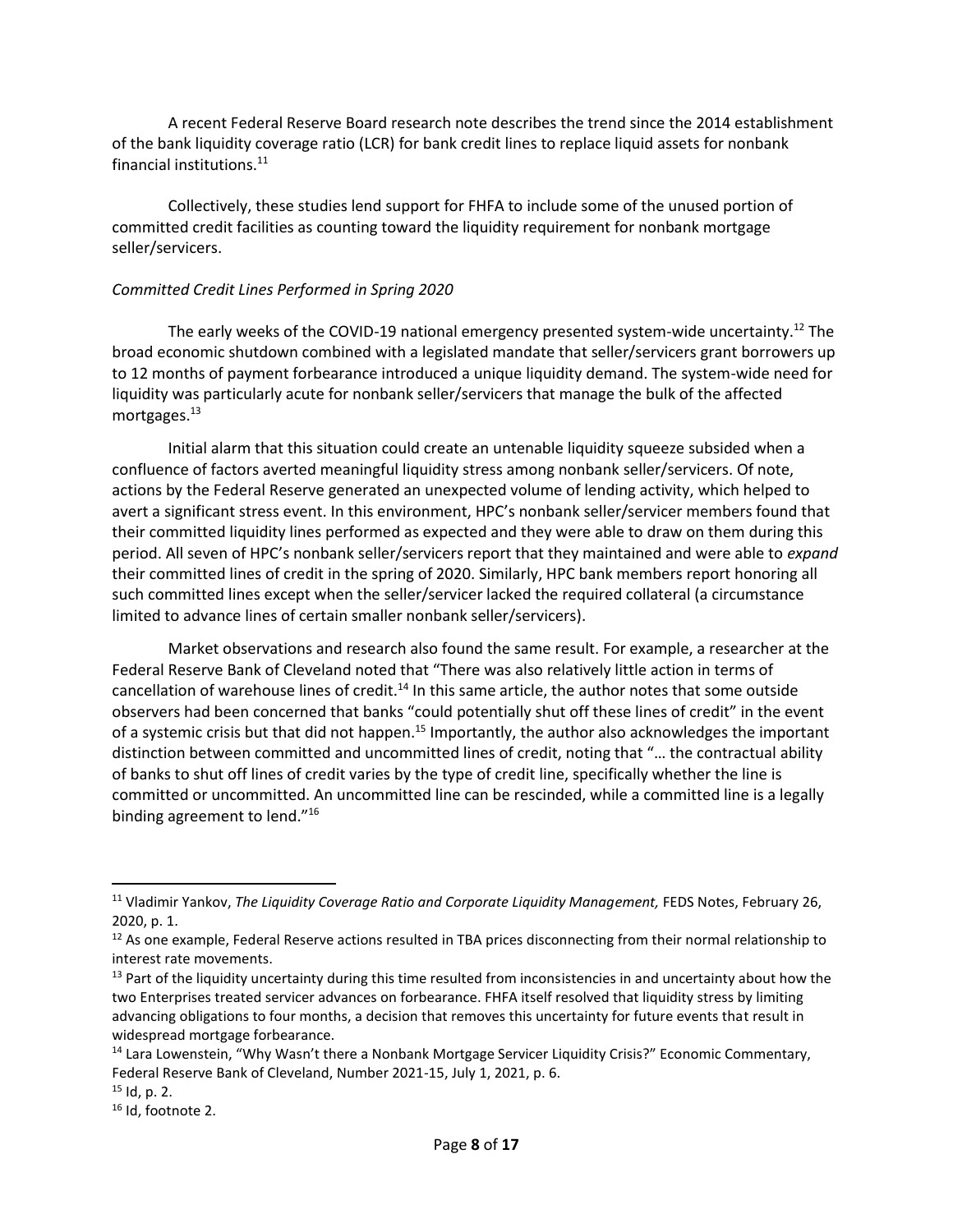While the Spring 2020 period threatened but did not produce a liquidity crisis, it does provide certain lessons. For one, committed lines proved reliable in this period. For another, when unprecedented conditions induce legislative or regulatory changes that add new expectations and responsibilities for seller/servicers, market stability would be enhanced by including complementary rule changes or liquidity provision to the system. HPC's statement on system liquidity in April 2020 made this point.<sup>17</sup> As it turned out, program changes at the Enterprises, Ginnie Mae, FHA, and other agencies, the Federal Reserve's broad interventions to support financial market liquidity, and the actual take-up rate on forbearance together enabled seller/ servicers to carry out their responsibilities despite the unprecedented legal mandate of mortgage payment forbearance.

## *FHFA Should Consider Committed but Unused Lines of Credit*

Rather than excluding unused but committed lines of credit entirely, HPC recommends that FHFA count a reasonable percentage of the available capacity of committed lines of credit toward the liquidity requirements. For all the foregoing reasons, such lines are an important component, but not chief source, of a nonbank's liquidity resources. Therefore, we strongly recommend that FHFA consider ways to recognize the role committed lines play as part of a prudent liquidity risk management framework.

A variety of approaches are possible for counting the available capacity on committed lines of credit toward the proposed liquidity requirements. On the assumption that simpler is better, HPC proposes that FHFA count available capacity on committed lines of credit subject to the following conditions:

- 1. Committed lines should count up to a capped percent of a nonbank seller/servicer's overall liquidity requirement. For example, the cap could be aligned with the banking regulators' liquidity coverage ratio, which counts Level 1 assets without limit while level 2A and 2B assets may not count for more than 40 percent of the overall liquidity requirement. Taking this approach, committed lines would be analogous to level 2A and level 2B assets, depending on the type of line.<sup>18</sup> In this way, nonbank seller/servicers would receive limited liquidity credit for assets on their balance sheets that are pledged to committed asset-based lines of credit. Just as bank rules distinguish level 2A and level 2B assets based on haircuts assigned, FHFA could consider available capacity under warehouse lines and servicing advance lines differently than MSR-backed lines.
- 2. The amount of such lines counting as liquidity could be further reduced as a committed line approaches its renewal date. Since fees are paid when renewing a line, seller/servicers typically renew close to a line's maturity date to avoid double payment of fees but the maturity date also poses an option for the lender not to renew. To balance these considerations, one approach would be to reduce the amount of such lines counting as liquidity by 25 percent at 60 days before renewal and 50 percent at 30 days before renewal.

<sup>17</sup> *[Understanding Liquidity Needs in Mortgage Servicing,](https://www.housingpolicycouncil.org/_files/ugd/d315af_a9255256f817428a9554020300ed0299.pdf)* Statement of HPC President Edward DeMarco, April 17 2020.

<sup>18</sup> See 12 C.F.R. 249.21.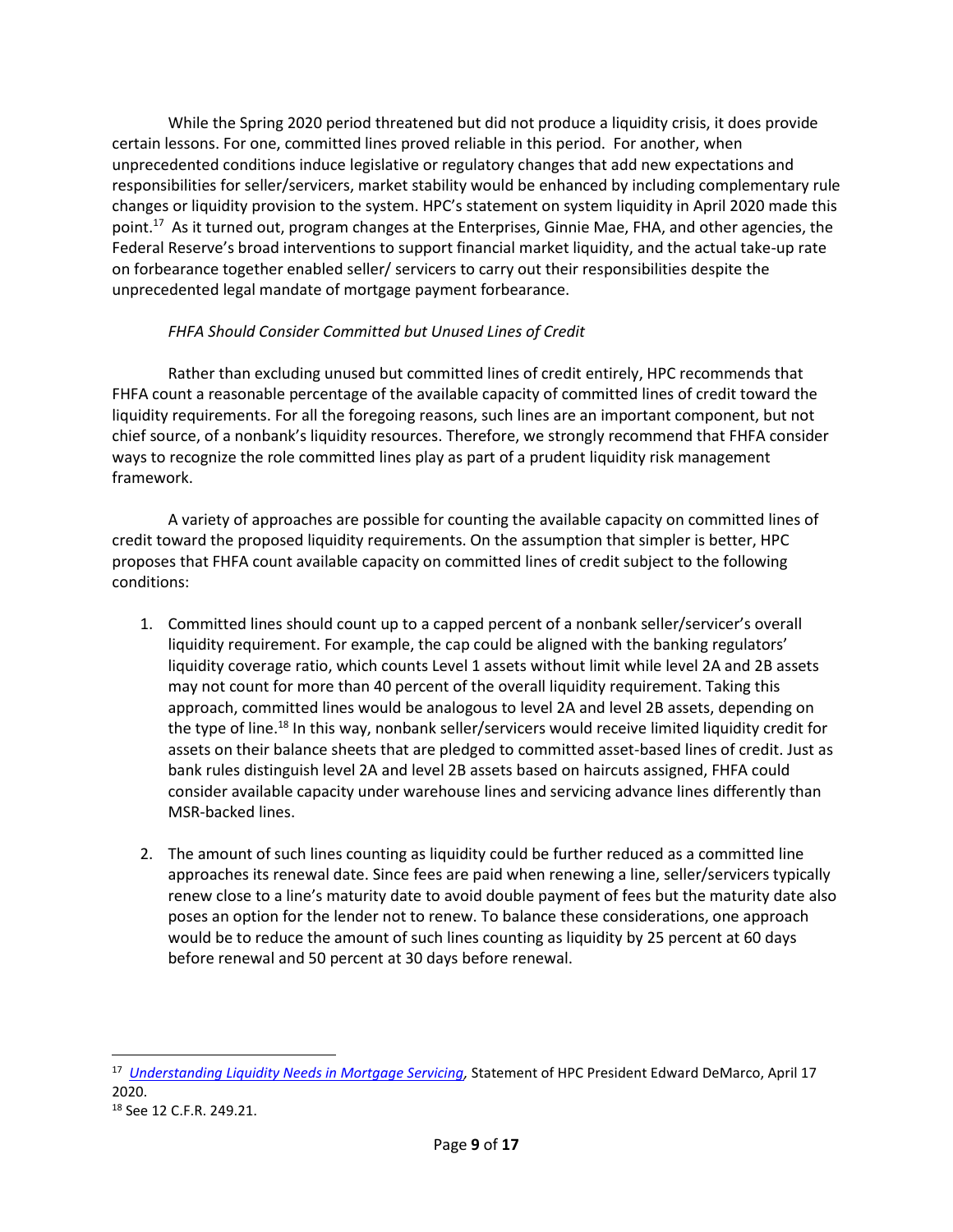3. Nonbanks should be required to report covenant breaches to the Enterprises that result in any penalty or other alteration to the terms of the credit line. The Enterprises should have an ability to request and review this information.

Fannie Mae, Freddie Mac, and Ginnie Mae already collect data quarterly on nonbank seller/servicers' lines of credit (committed and uncommitted) via the Mortgage Bankers' Financial Reporting Form (MBFRF). Adjustments to the current reporting would provide a more complete picture of the available capacity under committed lines. Thus, we expect the Enterprises would make any necessary reporting adjustments to align with whatever portion of committed credit lines FHFA determines to count as liquidity.

In conclusion, for the reasons set forth in this section, HPC strongly recommends that FHFA reconsider last year's decision to disallow committed lines of credit from counting toward a rigorous liquidity standard for nonbank seller/servicers. Securing such lines are standard commercial practice for obtaining backstop liquidity that enhances the economic efficiency of liquidity risk management and promotes market discipline. Further, as noted earlier, a prudent nonbank servicer will maintain a healthy liquidity buffer *above* that level to ensure ongoing compliance and such buffer will surely be made up of a mix of liquidity sources.

## B. The Origination Liquidity Requirement Should Recognize Netting Agreements

The re-proposal establishes an incremental liquidity requirement for nonbank mortgage originators that use the TBA market to hedge interest rate risk. As proposed, a nonbank seller/servicer would be required to meet a two percent incremental liquidity requirement associated with its outstanding TBA hedging position. FHFA reports that it calibrated this requirement to its observations of margin calls related to hedging in the TBA market during March-April 2020. However, it is unclear if this requirement is to be applied to the gross or net positions. Also, HPC members are concerned that the proposal could add significant short-term volatility to liquidity requirements and perhaps disincentivize TBA hedging.

One of the responses to the market volatility in March-April 2020 was the expansion of netting agreements between warehouse lenders and seller/servicers. In these agreements, the warehouse lender is in the long position based on the value of the pipeline loan, which changes daily. This position is offset by the seller/servicer's TBA position, which is valued at the trade level and changes inversely to the position of the warehouse lender. Yet, particularly for large nonbank originators, the warehouse lender and the TBA dealer may be the same firm. Thus, it is possible that these contracts contain provisions that permit the positions to be netted against each other daily by the warehouse lender, resulting in a direct mitigation of margin call exposure to the TBA position for the specified bank and broker.

Therefore, HPC recommends that the origination liquidity requirement be modified to recognize the offsetting effects of these netted positions when the contracts provide for such netting. If it would add relevant data and assurance to the Enterprises, a corporate officer could report, and certify, to the netted positions. As with the discussion of committed credit lines above, we could also envision adjustments in quarterly reporting that reflect these netted positions.

We recommend that FHFA consider more broadly how the origination liquidity requirement could be modified to be based on estimated net exposure for long and short TBA positions. For instance,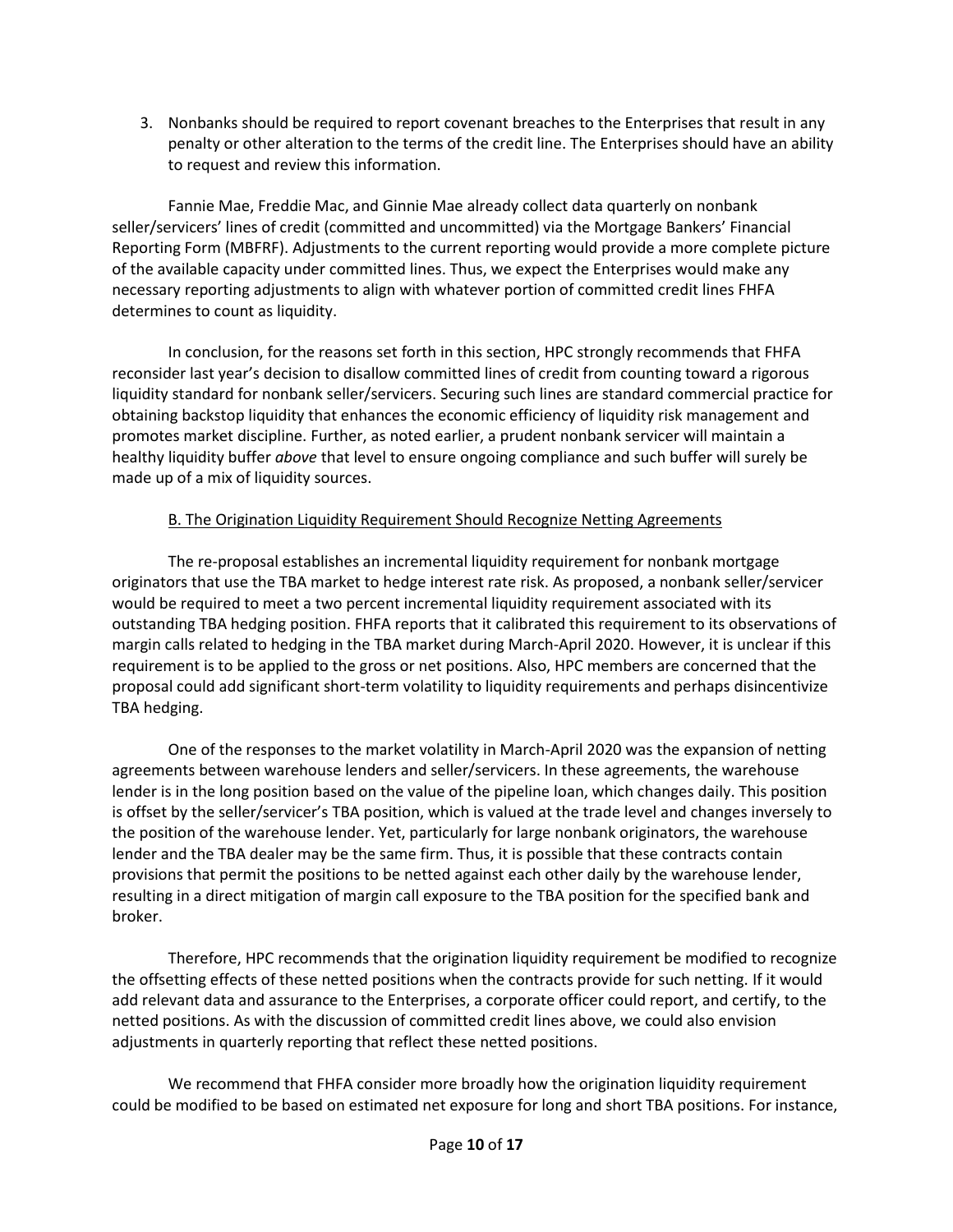it is common for a nonbank to have a short position hedging their loan origination pipeline and a long position hedging their MSRs. Assessing a significant liquidity charge on price movements on the short position without recognizing the offsetting economic change on the long position negates the core purpose of hedging as a risk mitigation technique.

Finally, as FHFA considers these and other comments it receives regarding origination liquidity, the fundamental differences in origination liquidity risk and servicing liquidity risk should be carefully considered. The liquidity risk in TBA hedges can appear suddenly but also will be of limited duration since the loan manufacturing process generally runs 60 days. In contrast, a sudden spike in mortgage delinquencies sets in motion a future path of liquidity needs to make servicing advances that occurs over months, not hours or days. While the demands can be substantial, the time path of making servicer advances does not require the same day-one cash in hand as meeting margin calls. And depending on the hedging techniques used, margin calls may have offsetting adjustments that make net positions the relevant metric for defining potential cash needs.

## C. The Definition of Net Worth Should be Aligned with Current Practices at Ginnie Mae and the GSEs

FHFA is proposing that the definition of net worth be based upon the definitions used by the GSEs in their financial eligibility standards. This definition could be read to require a nonbank seller/servicer to exclude from its net worth mortgage servicing rights (MSRs), mortgages, and other assets pledged against credit lines. However, such a result is inconsistent with the actual practice of the GSEs, and Ginnie Mae, and would materially reduce the net worth of nonbank seller/servicers.

As an example, based upon discussions with Ginnie Mae staff, we understand that Ginnie Mae has interpreted its definition of net worth to exclude MSRs from net worth only if the MSRs are used to secure an obligation of another entity. In other words, if a nonbank seller/ servicer uses its MSRs to secure a line of credit, that line of credit is an obligation of the nonbank seller/servicer, not another entity, and the MSRs may count toward the nonbank's net worth. Similarly, HPC members have told us that the GSEs routinely use their discretion to permit MSR and other pledged assets to count toward net worth, taking into account the terms of the pledge. Therefore, to avoid potential confusion over the treatment of pledged assets in calculating net worth, we recommend that the final standards explicitly adopt an approach toward pledged assets that is fully aligned with the practices employed by Ginnie Mae and the GSEs.

Aligning the written requirements with actual GSE and Ginnie Mae practice would promote consistency between FHFA and Ginnie Mae, and importantly, with state regulators who may be looking to the FHFA proposal as a template for their own requirements. We believe the actual practice reflects prudent business judgment and better reflects economic realities.

Attachment B provides greater detail on these points, including specific examples and explanations.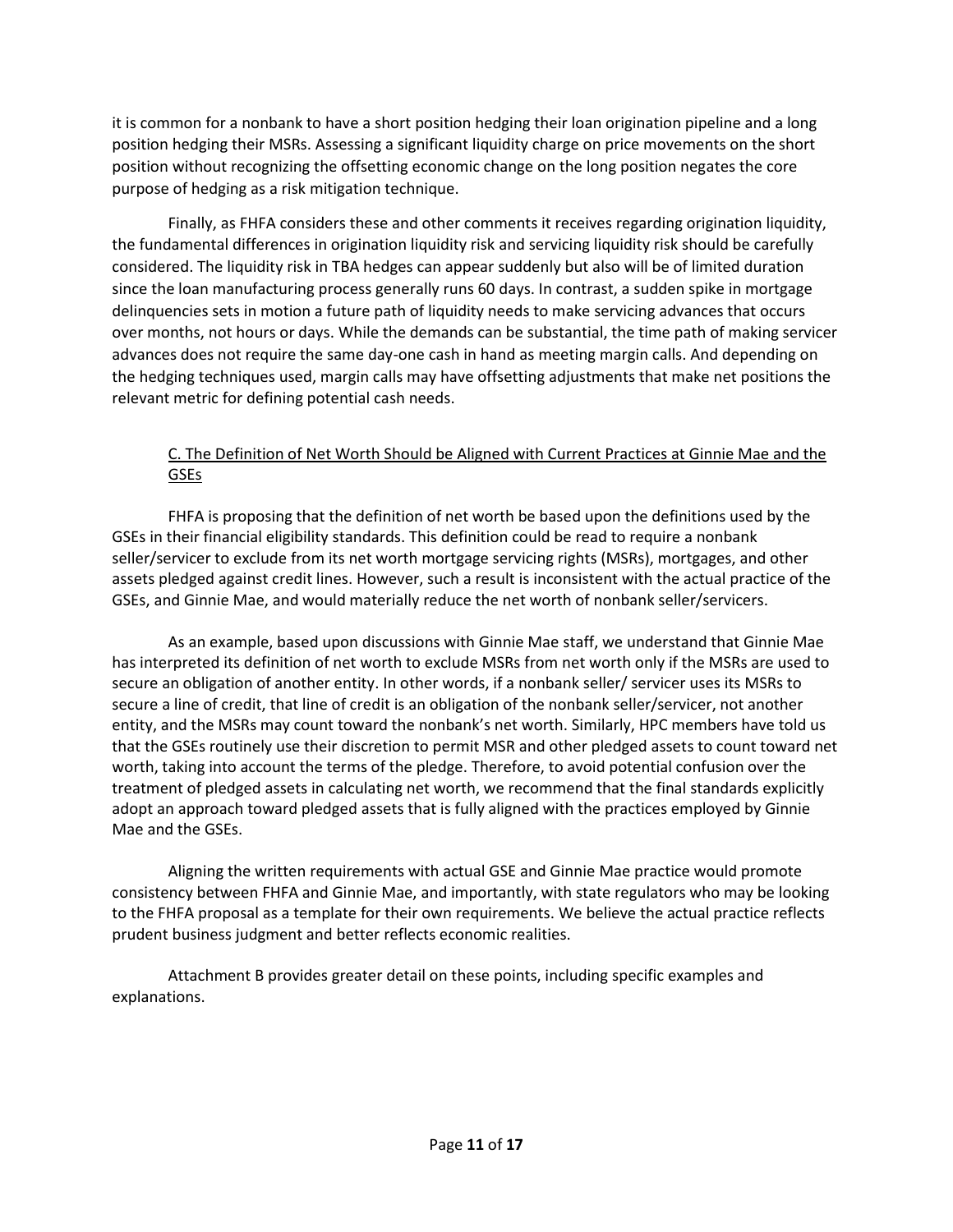### **III. Features of the Re-Proposal that Require Clarification**

### A. Liquidity Buffers

FHFA proposes that large nonbank seller/servicers maintain a liquidity buffer that is in addition to the base requirements that all such nonbanks face. FHFA notes that the seller/servicer "could draw on [the buffer] in times of financial or economic strength" subject to Enterprise approval.

Large nonbank seller/servicers need to understand the procedures for accessing the liquidity buffer *before* a crisis, not during one. As proposed, the ability to draw on the liquidity buffer would require Enterprise approval, with FHFA providing oversight as Conservator, for individual events, and would require instructions from FHFA to the Enterprises to allow drawdowns during systemic events. In either case, large nonbanks must then submit remediation plans that adequately document how they will return to full compliance.

As we have noted above, seller/servicers will build buffers upon the buffers to avoid violating a requirement. However, without timely approval to use the liquidity buffer during a systemic disruption, the buffer will be viewed as an additional barrier to market liquidity rather than a remedy during times of stress.

HPC recommends FHFA clarify that large nonbanks subject to the requirement of establishing capital and liquidity plans should use those documents to identify potential circumstances that could involve the use of the buffers and propose metrics for re-capitalizing to the FHFA minimum once a liquidity event has ended. Given the variation in business models across nonbanks, the liquidity and capital plans will offer the opportunity for each company to outline a tailored set of liquidity procedures consistent with Enterprise requirements; as such, these plans will permit FHFA, the Enterprises, and the firm to understand and agree, ahead of a crisis, how the buffers will be accessed.

To the extent practicable, perhaps by using examples from the past, FHFA should clarify what circumstances constitute a systemic event and provide the Enterprises with the ability to respond immediately should one occur. For instance, a market disruption that causes the Federal Reserve Board to establish emergency Section 13(3) facilities could automatically trigger approval for dipping below the liquidity buffer. Dramatic changes in CRT, MBS, or MSR prices could also signal a systemic event. Regardless, the Enterprises will have real-time information as to how an unexpected liquidity event affects their counterparties. Providing such clear guidance to the Enterprises will enable them to act quickly to allow drawdowns and not wait for instructions from FHFA, promoting greater market stability in a moment of disruption.

Beyond the large nonbank buffers, HPC is also concerned with the ability for nonbanks to draw on the proposed origination liquidity requirement during TBA price spikes. FHFA describes the 2 percent incremental liquidity requirement applied to TBA hedging position as being calibrated based upon an extreme market event: the movement in MBS prices in March 2020. As such, any repeat of that sort of scenario should result in nonbank originators being able to draw down on that incremental liquidity requirement in response to margin calls, which is the purpose of building the requirement in the first place. Requiring firms to build liquidity at that moment would be procyclical and add to, not reduce, market volatility.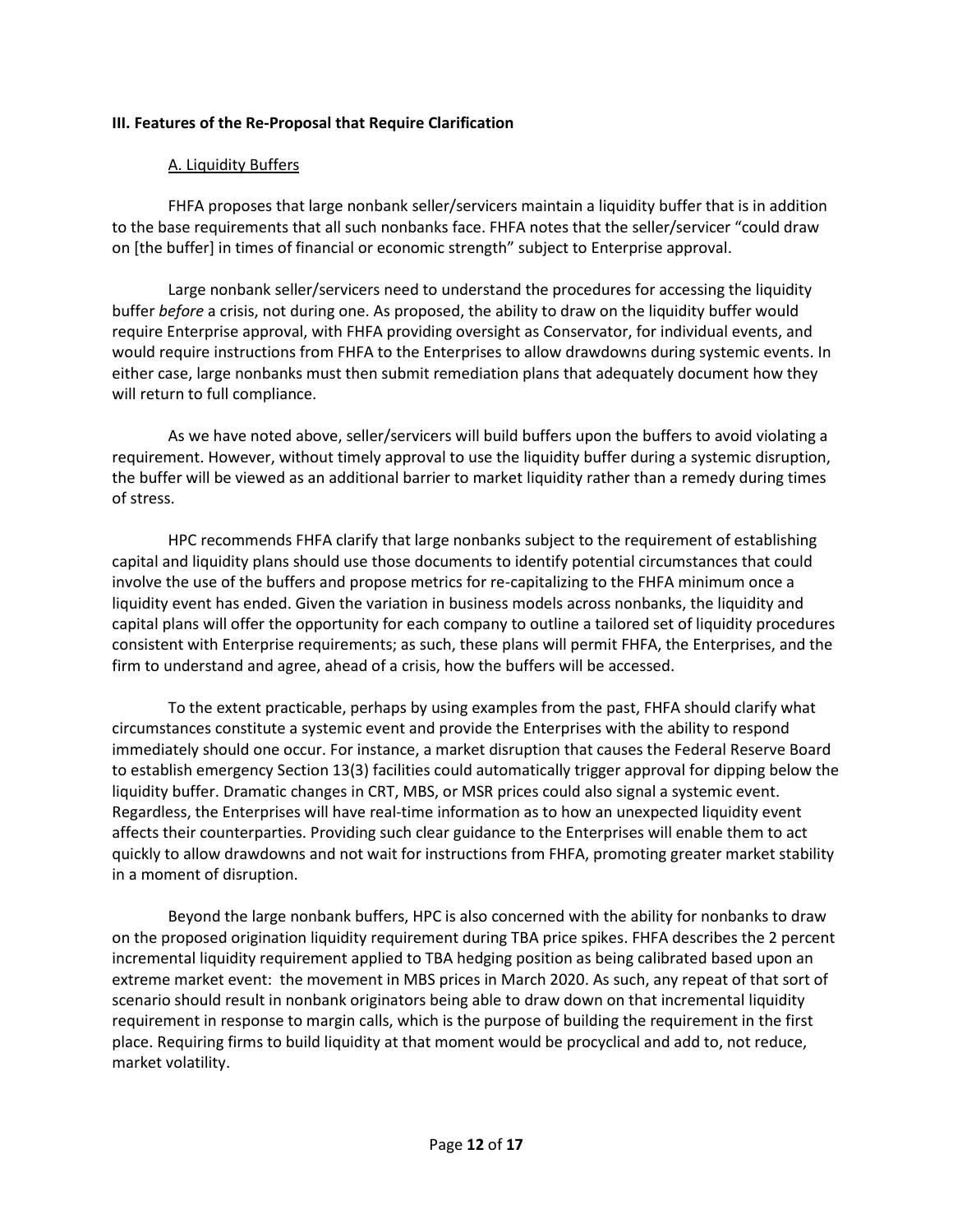Separate from the appropriate use of the liquidity buffers, HPC proposes for FHFA's consideration whether a large nonbank seller/servicer could opt to meet and maintain a substantially higher net worth requirement in lieu of maintaining the proposed liquidity buffer. For example, a nonbank that had twice or more the required nine percent net worth, could use that added capital protection as an alternative to maintaining the liquidity buffer (such an entity would still need to satisfy the base liquidity requirements). The rationale here is that the significant net worth both de-levers the firm and provides it with a strong basis for raising additional funds, if needed. The firm would then avoid using equity to carry significant amounts of low-yielding assets.

## B. Stress Tests

The re-proposal would require large nonbanks to carry out annual liquidity stress tests. HPC asks that FHFA provide more detail on the use and protection of stress test reporting. How does FHFA anticipate that the proposed stress tests will interact with the capital and liquidity requirements? How will FHFA and the Enterprises ensure the confidentiality of stress test results? Considering that Ginnie Mae has a program of stress testing its large issuers, does FHFA plan to coordinate with Ginnie Mae, or state bank supervisors, on any stress test requirements or reporting?

## C. Third-Party Assessments

The re-proposal requires that large nonbank seller/servicers annually obtain and provide to the Enterprises an assessment of the seller/servicer's performance and creditworthiness that is prepared by a qualified, independent, third party. This assessment must substantiate that the seller/servicer has adequate capacity to perform its financial obligations in an adverse stress environment. FHFA will need to carefully consider how it plans to implement this requirement given the variety of business models subject to the requirement (for example, loan channel, relative mix of origination and servicing, and so on). FHFA will also need to consider which third parties are qualified to render such judgments.

Today, there are covered firms that do not issue debt, and firms that own servicing rights, but do not service loans. For servicers who contract with sub-servicers for servicing operations, it is unclear what a servicing rating would entail. These and other situations will need to be addressed before implementing this requirement.

HPC's members work extensively with the Enterprise teams that perform counterparty oversight. This work is comprehensive, covering the operational capability, financial strength, and business performance of each company. The independent third parties, such as rating agencies, which may perform some form of review are unlikely to engage in the type of extensive evaluation the GSEs conduct.

HPC recommends that FHFA provide information on how the independent review will be used by FHFA or the Enterprises, and which firms may qualify as independent third parties capable of performing these reviews.

# D. The Effective Date

The re-proposal establishes an effective date of December 31, 2022, for the Servicer Eligibility requirements, except for the Liquidity and Capital Plans, which are due by December 31, 2023. HPC recommends the effective date for all the new requirements be the latter date. As noted above, many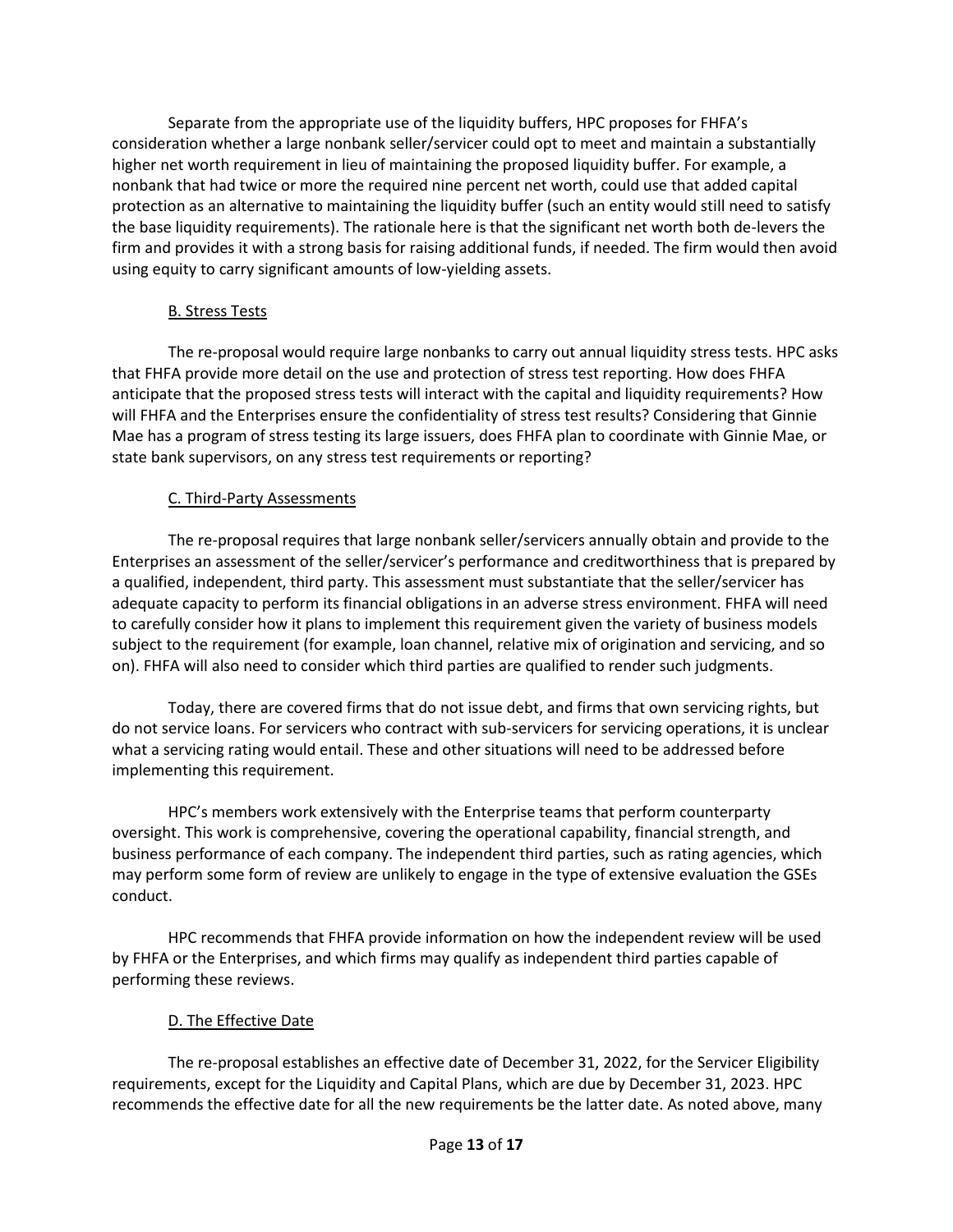aspects of how seller / servicers will access liquidity during a stress event will be described in the plans submitted to the Enterprises. It is important that all parties understand expectations under the requirements and therefore align the plans with the new liquidity and capital mandates to prevent uncertainty and disruption to the market.

### **IV. Conclusion**

Nonbank mortgage seller/servicers perform a vital role in the housing finance system, and they consist of many different structures and are varied in size and scope. Systemic stresses affect all seller/servicers, but propagate in unique ways across individual seller/servicers. While this variety is valued, for the integrity of the system, HPC recognizes that it is important that seller/servicers operate in a safe and sound manner to ensure the viability of the U.S. residential housing market. Our comments are intended to help FHFA refine the re-proposal so it can achieve that goal, while recognizing commercial best practices and other relevant considerations.

We welcome the opportunity to engage further with FHFA on any of the matters addressed in this letter.

Yours truly,

Edward J. Do Marco

Edward J. DeMarco President Housing Policy Council

Attachments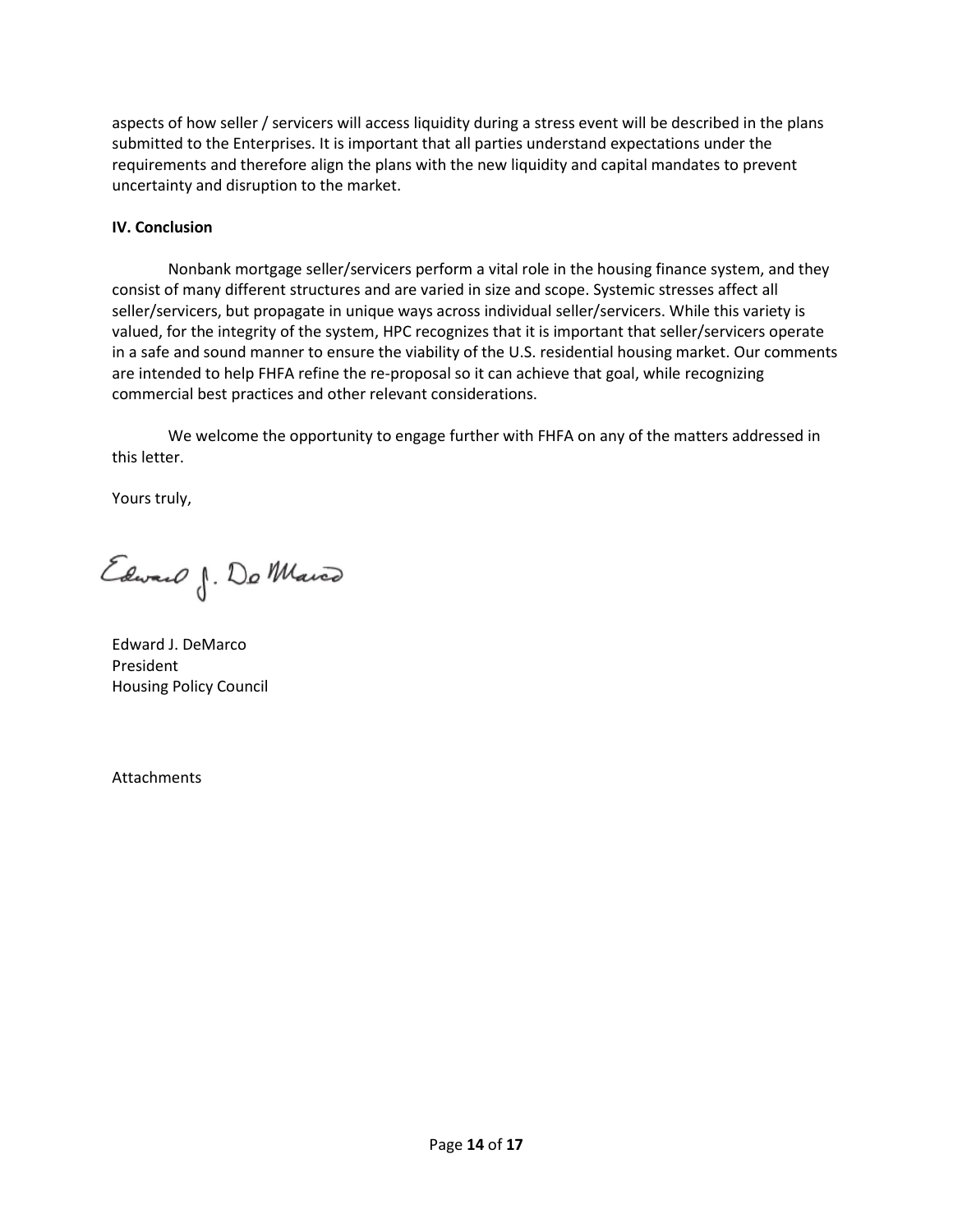#### **Attachment A**

#### Treatment of Operating Subsidiaries of Banks

In the re-proposal, FHFA acknowledges that the Enterprises largely rely on banking regulators' prudential capital and liquidity standards as financial requirements for depository counterparties. HPC requests that FHFA clarify that this reliance extends to operating subsidiaries of banks.

It is well-settled that while an operating subsidiary of a bank is a separate legal entity, it is functionally part of a bank. An operating subsidiary of a bank may only engage in activities that are permissible for the parent bank; The bank must have the ability to control the management and operations of the subsidiary; The assets and liability of the operating subsidiary are consolidated with the bank under GAAP; The subsidiary is subject to examination and supervision by the chartering authority for the bank.

Moreover, the parent holding company for a bank must, as a matter of federal law, serve as a source of strength for the bank. This requires the parent holding company to have sufficient capital and liquidity to support the bank. The regulator of the holding company may enforce this requirement through capital directives, cease and desist orders, and civil money penalties.

In sum, the regulatory and supervisory framework applicable to an operating subsidiary of a bank that is part of a holding company structure meets the fundamental purpose of the eligibility requirements. That framework ensures that operating subsidiaries have the resources to fulfill their obligations to the Enterprises and do not pose undue counterparty risks. Therefore, we recommend that operating subsidiaries of banks that are part of a holding company structure be treated as a bank for purposes of the eligibility requirements.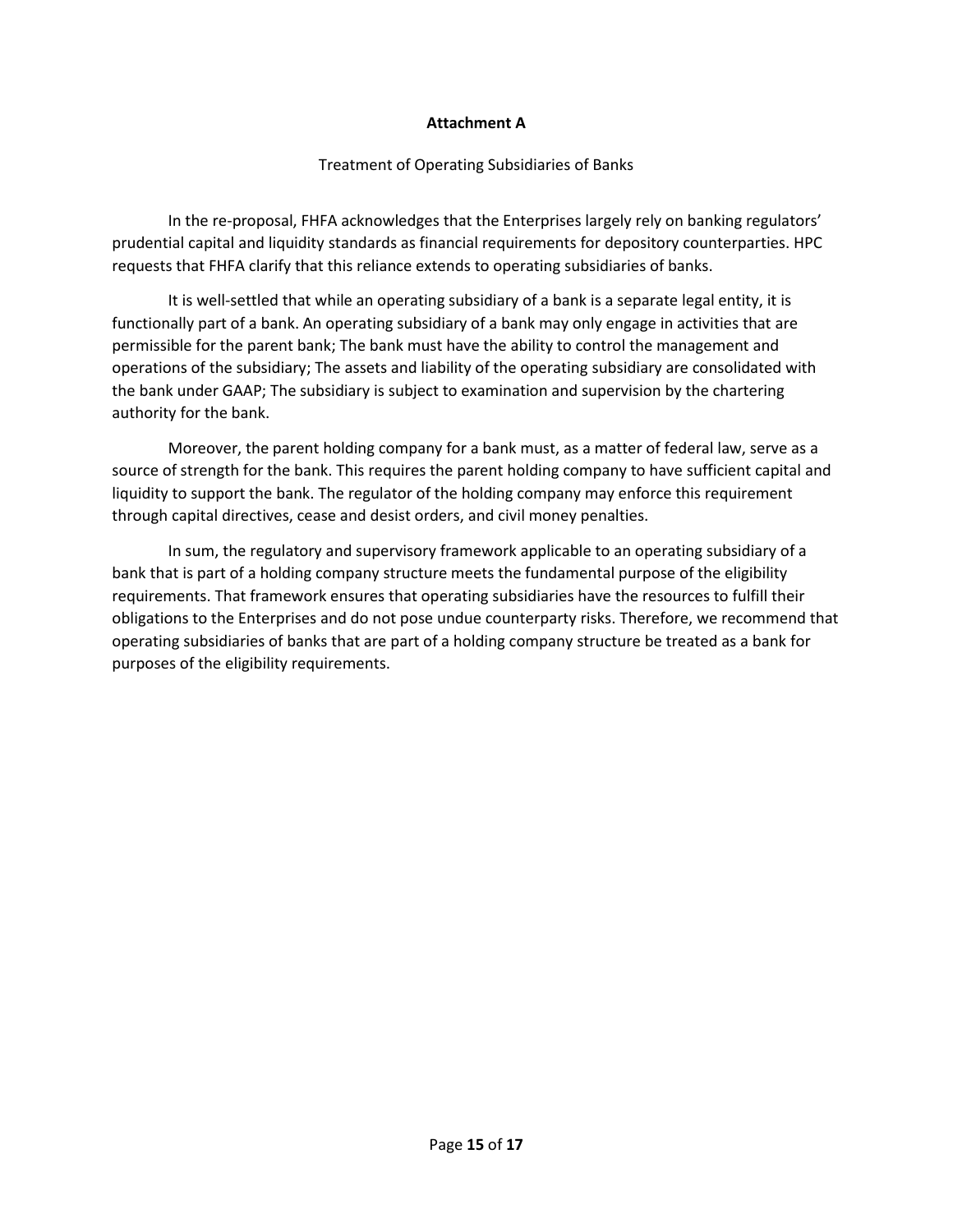#### **Attachment B**

### Exclusion of Certain Assets from Capital-to-Asset Calculations

### *The Impact of GAAP Accounting on Nonbank Seller/Servicer Assets*

Generally Accepted Accounting Principles (GAAP) rules around "failed sales" inflate balance sheet assets for certain common mortgage transactions by treating certain sold assets as financings. Two specific types of transactions are common enough in mortgages that they should be addressed explicitly in the capital requirements, though others with similar treatment are referenced below. In all cases, GAAP requires that certain assets be carried on the books of a mortgage servicer along with an offsetting matched liability, while the economic exposure to the asset that is no different than in a true sale, which these transactions meet as a legal matter.

In at least one case, Ginnie Mae guidelines and common practice by the GSEs already provide that reverse issuers may exclude from total assets Home Equity Conversion Mortgage (HECM) loans that are sold into Ginnie Mae securitization trusts (HMBS trusts). These HECMs fail GAAP sale accounting, forcing a HECM issuer to bring the entire HMBS trust onto the balance sheet. Any meaningfully-sized HECM issuer would fail the capital requirements, if not for this waiver.

A second type of transaction of this sort involves the sale of MSRs where the seller retains a subservicing agreement of more than one-year. Such transactions are also treated by GAAP as financings, requiring that the sold MSR be brought onto the balance sheet with an offsetting liability. The risks in such a transaction are probably lower for the seller than had they accepted a shorter subservicing agreement. Nevertheless, because of the vagaries of GAAP accounting, additional capital would be required in the one case versus the other. Similarly, long-term subservicing arrangements that did not involve the sale of an MSR, while not different in economic substance, do not trigger a GAAP failed sale and thus do not require additional capital. We recommend excluding such MSRs that have a matched liability from total assets to align economic reality to the capital requirements.

We recommend aligning the requirements with these actual GSE and Ginnie Mae practice. We believe the actual practice for these transactions reflects prudent business judgment and better reflects economic realities. As a result, we believe these transactions should be excluded from the calculation of the minimum capital-to-asset ratio.

#### *Sale Accounting Treatment*

The transactions below do not achieve GAAP sale accounting treatment despite being true legal sales:

## a. HECM loans sold into GNMA securitization trusts (HMBS pools), with the servicing rights being retained by the issuer

In HECM securitization transactions, the issuer/servicer has certain requirements related to the securitization trust. These include a requirement to repurchase loans from HMBS pools once their UPB